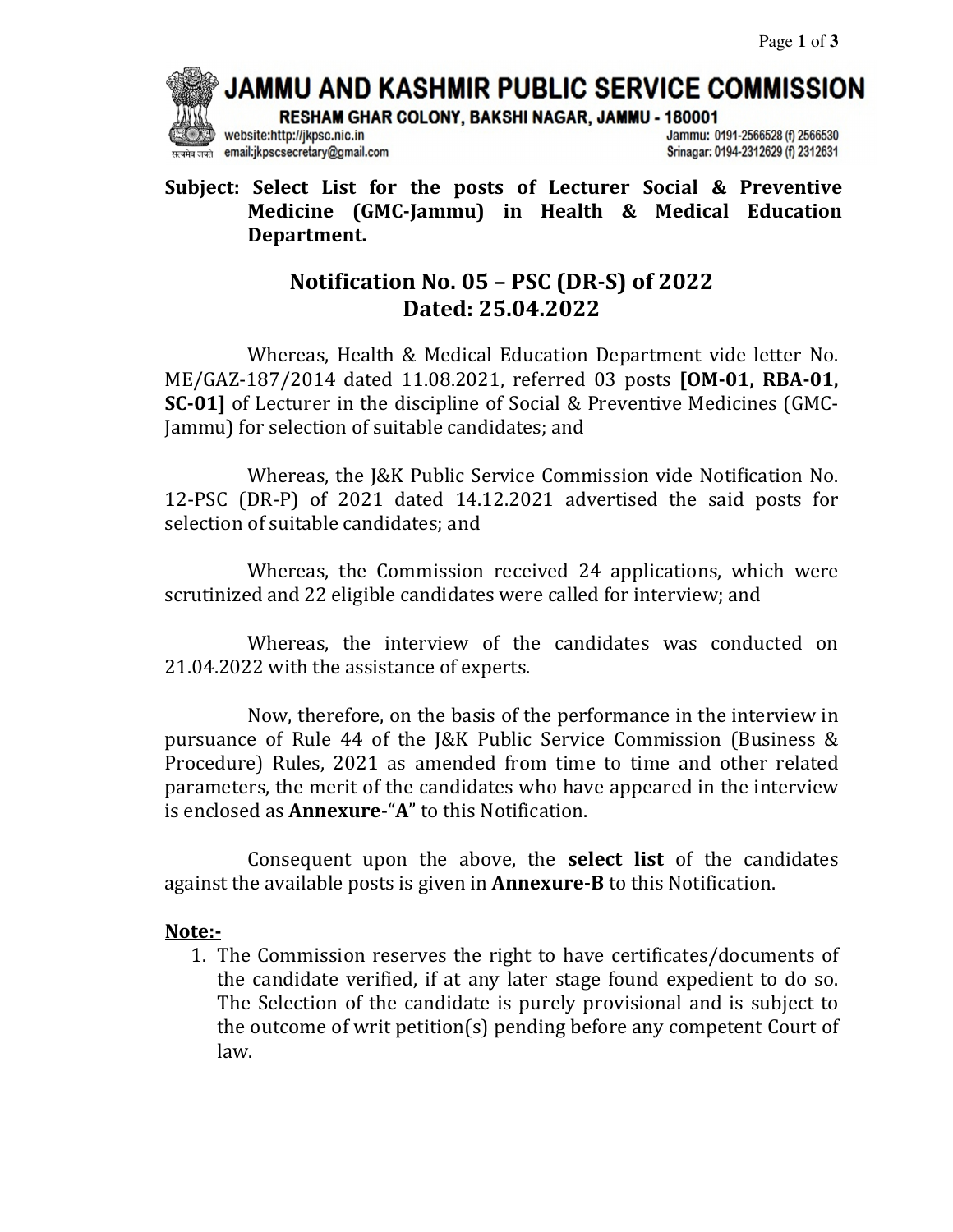2. The select list is provisional and objection, if any, may be submitted to the Commission within five days for examination and disposal. No claim, whatsoever, shall be entertained after five days from the date of issuance of Notification.

#### **Sd/- (Bashir Ahmad Dar) JKAS Secretary J&K Public Service Commission.**

No. PSC/DR/Lect/S&PM/H&ME/2021 Dated:25.04.2022

Copy to the:-

- 1. Additional Chief Secretary to Government, Health & Medical Education Department, Civil Secretariat, Jammu/Srinagar.
- 2. Director General Information Department for favour of getting the notice published in at least two local leading Urdu dailies of Srinagar/Jammu.
- 3. General Manager, Govt. Press, Jammu for publication in extra ordinary issue of the Gazette.
- 4. Pvt. Secretary to Hon'ble Chairman, J&K Public Service Commission for information of the Hon'ble Chairman.
- 5. Private Secretary to \_\_\_\_\_\_\_\_\_\_\_\_\_\_\_\_\_\_\_\_\_\_, Hon'ble Member, J&K Public Service Commission for information of the Hon'ble member.
- 6. I/C Website for uploading the notice on website.
- 7. In-Charge Camp Office, Srinagar.
- 8. Notice Board, J&K PSC, Jammu/Srinagar.
- 9. Main file/Programme file.